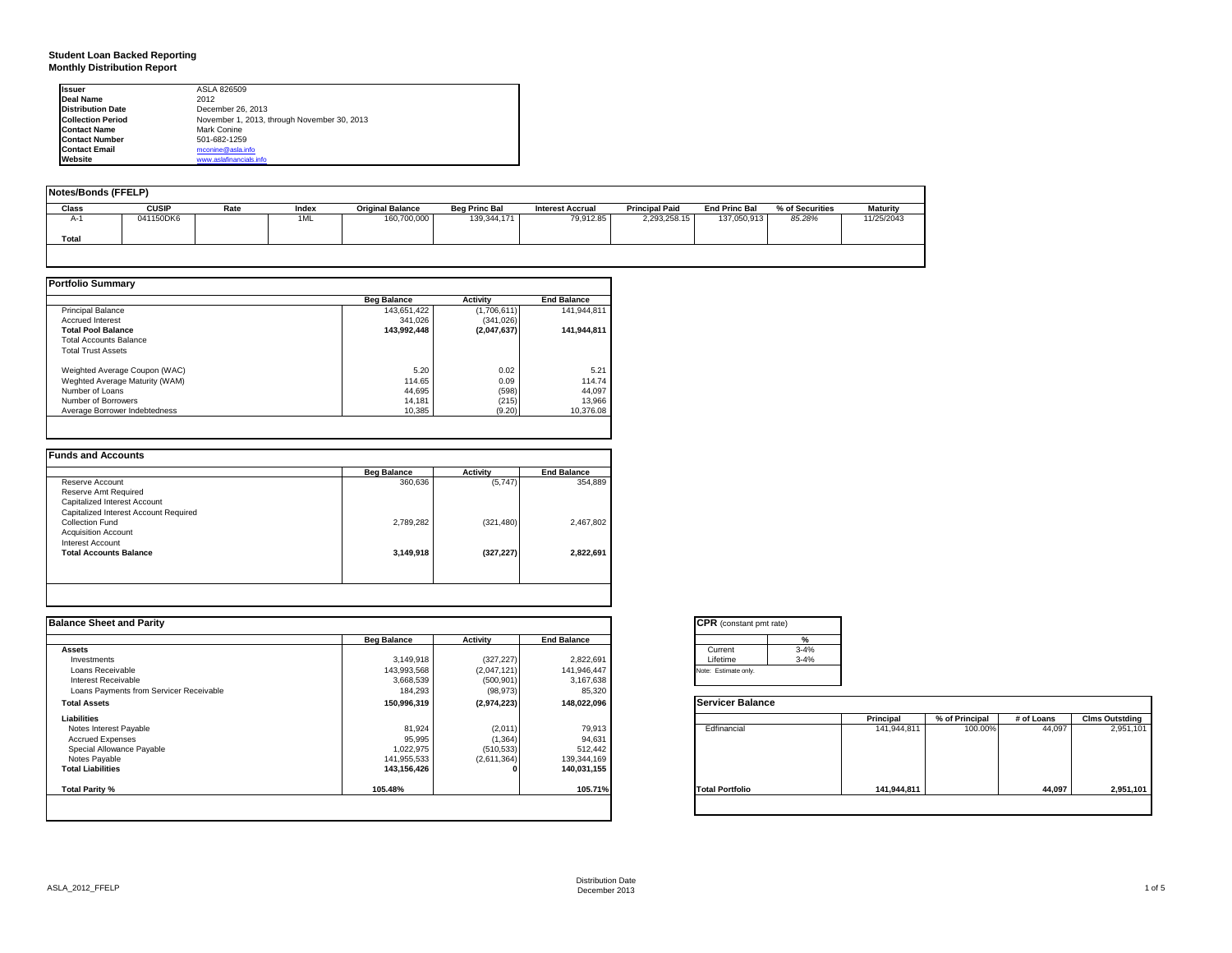### **Student Loan Backed Reporting Monthly Distribution Report**

|                           | # of Loans |        |             | Principal   |           | % of Principal |           | <b>WAC</b> |           | WARM   |
|---------------------------|------------|--------|-------------|-------------|-----------|----------------|-----------|------------|-----------|--------|
|                           | Beginning  | Endina | Beginning   | Ending      | Beginning | Ending         | Beginning | Ending     | Beginning | Ending |
| In School                 | 1,298      | 1,254  | 4,098,247   | 3,977,642   | 2.85%     | 2.80%          | 5.70      | 5.69       | 119.51    | 119.51 |
| Grace                     | 770        | 261    | 2,365,904   | 846,711     | 1.64%     | 0.60%          | 5.95      | 5.83       | 116.09    | 116.26 |
| Repayment                 |            |        |             |             |           |                |           |            |           |        |
| Current                   | 21,245     | 22,250 | 62,955,490  | 65,957,583  | 43.72%    | 46.47%         | 5.33      | 5.34       | 114.49    | 114.56 |
| 31-60 Days Delinquent     | 1,611      | 1.441  | 5,690,430   | 5,236,934   | 3.95%     | 3.69%          | 5.28      | 5.22       | 129.50    | 118.35 |
| 61-90 Days Delinquent     | 837        | 1,002  | 2,899,567   | 3,592,512   | 2.01%     | 2.53%          | 5.15      | 5.23       | 110.89    | 130.06 |
| 91-120 Days Delingent     | 849        | 612    | 2,834,379   | 2,113,681   | 1.97%     | 1.49%          | 5.33      | 5.16       | 122.78    | 112.09 |
| 121-180 Days Delinquent   | 1,084      | 1,126  | 3,586,262   | 3,759,121   | 2.49%     | 2.65%          | 5.09      | 5.19       | 114.27    | 119.55 |
| 181-270 Days Delinquent   | 1,084      | 1,120  | 3,680,054   | 3,751,915   | 2.56%     | 2.64%          | 5.31      | 5.31       | 113.48    | 110.06 |
| 271+ Days Delinquent      | 274        | 354    | 884,754     | 1,204,169   | 0.61%     | 0.85%          | 5.16      | 5.25       | 122.44    | 116.25 |
| <b>Total Repayment</b>    | 26,984     | 27,905 | 82,530,936  | 85,615,915  | 57.32%    | 60.32%         | 5.31      | 5.31       | 115.71    | 115.42 |
| Forbearance               | 5,905      | 5,331  | 22,948,537  | 20,811,228  | 15.94%    | 14.66%         | 5.34      | 5.38       | 120.90    | 121.78 |
| Deferment                 | 8,710      | 8,415  | 28,688,905  | 27,881,214  | 19.92%    | 19.64%         | 5.21      | 5.24       | 119.30    | 118.76 |
| <b>Claims in Progress</b> | 1,009      | 906    | 3,298,907   | 2,719,979   | 2.29%     | 1.92%          | 5.32      | 5.38       | 111.19    | 115.40 |
| <b>Claims Denied</b>      |            | 25     | 61,011      | 92,122      | 0.04%     | 0.06%          | 5.11      | 4.87       | 102.63    | 121.31 |
| <b>Total Portfolio</b>    | 44,695     | 44,097 | 143,992,448 | 141,944,811 | 100.00%   | 100.00%        | 5.32      | 5.32       | 117.26    | 117.13 |

| <b>Delinguency Status</b>           |                  |        |                  |            |                |         |                  |        |                  |        |
|-------------------------------------|------------------|--------|------------------|------------|----------------|---------|------------------|--------|------------------|--------|
|                                     | # of Loans       |        | <b>Principal</b> |            | % of Principal |         | <b>WAC</b>       |        | <b>WARM</b>      |        |
|                                     | <b>Beginning</b> | Endina | <b>Beginning</b> | Endina     | Beginning      | Endina  | <b>Beginning</b> | Endina | <b>Beginning</b> | Ending |
| Current                             | 21,245           | 22,250 | 62,955,490       | 65,957,583 | 76.28%         | 77.04%  | 5.33             | 5.34   | 114.49           | 114.56 |
| 31-60 Days Delinquent               | 1,611            | 1.441  | 5,690,430        | 5,236,934  | 6.89%          | 6.12%   | 5.28             | 5.22   | 129.50           | 118.35 |
| 61-90 Days Delinquent               | 837              | 1,002  | 2,899,567        | 3,592,512  | 3.51%          | 4.20%   | 5.15             | 5.23   | 110.89           | 130.06 |
| 91-120 Days Delingent               | 849              | 612    | 2,834,379        | 2,113,681  | 3.43%          | 2.47%   | 5.33             | 5.16   | 122.78           | 112.09 |
| 121-180 Days Delinquent             | 1,084            | 1.126  | 3,586,262        | 3,759,121  | 4.35%          | 4.39%   | 5.09             | 5.19   | 114.27           | 119.55 |
| 181-270 Days Delinquent             | 1,084            | 1,120  | 3,680,054        | 3,751,915  | 4.46%          | 4.38%   | 5.31             | 5.31   | 113.48           | 110.06 |
| 271+ Days Delinquent                | 274              | 354    | 884.754          | 1.204.169  | 1.07%          | 1.41%   | 5.16             | 5.25   | 122.44           | 116.25 |
| <b>Total Portfolio in Repayment</b> | 26,984           | 27,905 | 82,530,936       | 85,615,915 | 100.00%        | 100.00% | 5.31             | 5.31   | 115.71           | 115.42 |

| Portfolio by Loan Type           |                  |        |                  |             |                  |         |                  |        |                  |        |
|----------------------------------|------------------|--------|------------------|-------------|------------------|---------|------------------|--------|------------------|--------|
|                                  | # of Loans       |        | <b>Principal</b> |             | % of Principal   |         | <b>WAC</b>       |        | <b>WARM</b>      |        |
|                                  | <b>Beginning</b> | Ending | <b>Beginning</b> | Ending      | <b>Beginning</b> | Ending  | <b>Beginning</b> | Ending | <b>Beginning</b> | Ending |
| Subsidized Consolidation Loans   |                  |        |                  |             |                  |         |                  |        |                  |        |
| Unsubsidized Consolidation Loans |                  |        |                  |             |                  |         |                  |        |                  |        |
| Subsidized Stafford Loans        | 24,892           | 24,565 | 67,621,438       | 66,490,226  | 46.96%           | 46.84%  | 5.17             | 5.17   | 114.90           | 114.76 |
| Unsubsidized Stafford Loans      | 18,224           | 17,977 | 70,416,348       | 69,607,788  | 48.90%           | 49.04%  | 5.24             | 5.25   | 121.87           | 121.69 |
| PLUS/GradPLUS Loans              | 1,579            | 1,555  | 5,954,661        | 5,846,798   | 4.14%            | 4.12%   | 7.83             | 7.84   | 89.64            | 89.85  |
| SLS Loans                        |                  |        |                  |             |                  |         |                  |        |                  |        |
| <b>Total Portfolio</b>           | 44,695           | 44,097 | 143,992,448      | 141.944.811 | 100.00%          | 100.00% | 5.32             | 5.32   | 117.26           | 117.13 |

|                                            |           | # of Loans |             | Principal   |                  | % of Principal |           | <b>WAC</b> |                  | <b>WARM</b> |  |
|--------------------------------------------|-----------|------------|-------------|-------------|------------------|----------------|-----------|------------|------------------|-------------|--|
|                                            | Beginning | Endina     | Beainnina   | Endina      | <b>Beginning</b> | Endina         | Beainnina | Endina     | <b>Beginning</b> | Endina      |  |
| Graduate / 4-Year Loans                    | 34,341    | 33,898     | 116,285,785 | 114,603,246 | 80.76%           | 80.74%         | 5.31      | 5.32       | 118.43           | 118.28      |  |
| 2-Year Loans                               | 9,445     | 9,308      | 25,528,463  | 25,213,888  | 17.73%           | 17.76%         | 5.32      | 5.32       | 112.49           | 112.49      |  |
| Proprietary / Technical / Vocational Loans | 907       | 889        | 2,175,094   | 2,124,616   | 1.51%            | 1.50%          | 5.37      | 5.39       | 110.41           | 110.38      |  |
| Unknown (Consolidation) Loans              |           |            |             |             |                  |                |           |            |                  |             |  |
| Other Loans                                |           |            | 3,105       | 3,061       | 0.0022%          | 0.0022%        | 6.80      | 6.80       | 84.89            | 85.37       |  |
| <b>Total Portfolio</b>                     | 44,695    | 44,097     | 143,992,448 | 141,944,811 | 100.00%          | 100.00%        | 5.32      | 5.32       | 117.26           | 117.13      |  |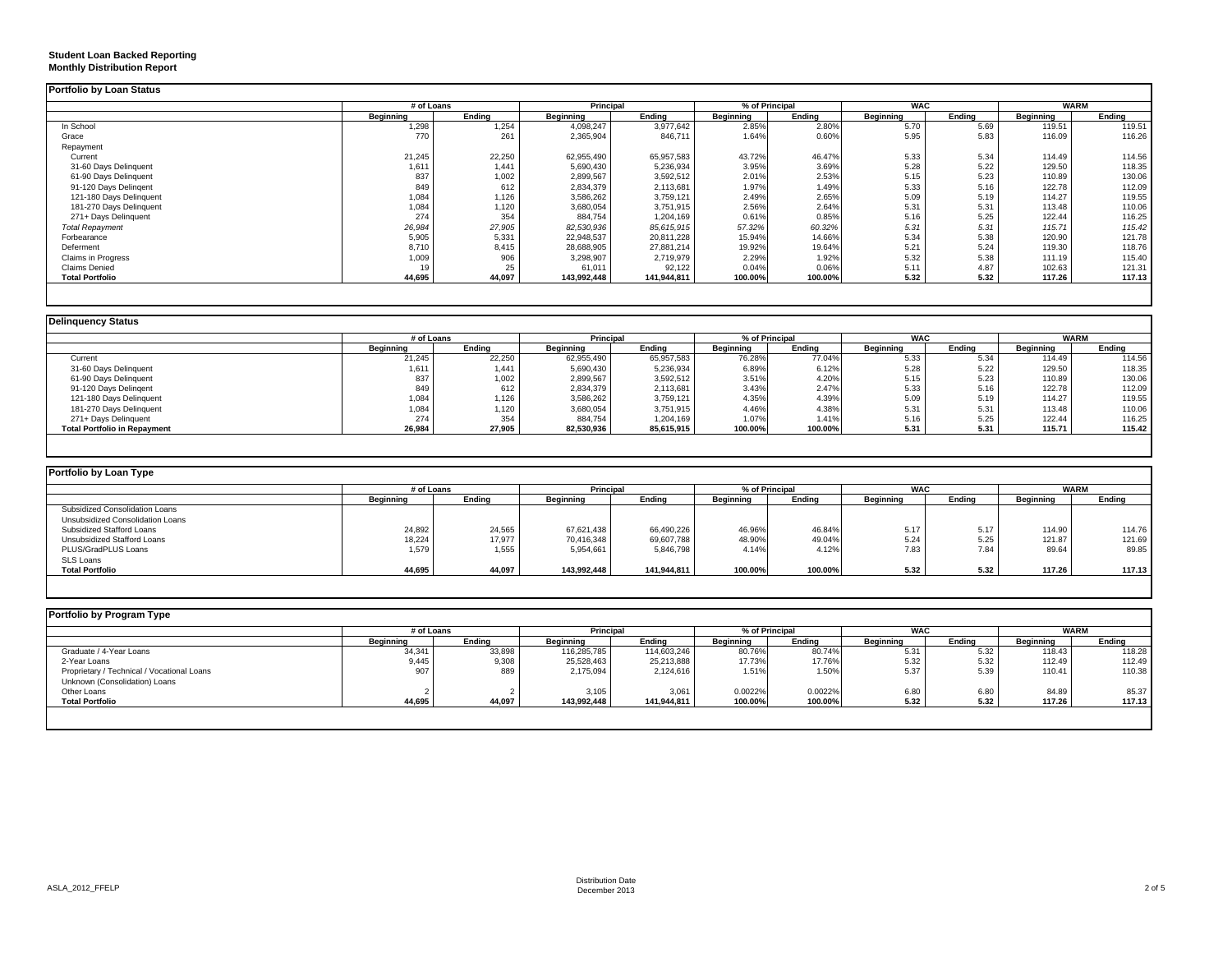| Distribution Date |  |
|-------------------|--|
| Collection Period |  |

**December 26, 2013** November 1, 2013, through November 30, 2013

## **Collection Activity**

| <b>Collection Account</b>                                                                    | as of 11/30/2013 |
|----------------------------------------------------------------------------------------------|------------------|
| Beginning Balance - November 1, 2013                                                         | 2,789,282        |
| <b>Collection Account Received</b>                                                           | 2,936,958        |
| Reserve Account                                                                              |                  |
| <b>Excess of Required Reserve Account</b>                                                    |                  |
| Transfer from Reserve Fund (to meet DSR requirement)                                         | 5,748            |
| Interest on Investment Earnings                                                              | 112              |
| <b>Acquisition Account</b>                                                                   |                  |
| Payments from Guarantor                                                                      |                  |
| Transfer to 2010 Collection Fund for correction of error                                     |                  |
| Prepayments                                                                                  |                  |
| Special Allowance Payable to Department of Education                                         | (475, 016)       |
| <b>Consolidation Rebate Fees</b>                                                             |                  |
| Transfer from Capitalized Interest Fund                                                      |                  |
| Principal payments, interest payments, administration fees, servicing fees, and trustee fees | (2,789,282)      |
| Transfer to Department Rebate Fund                                                           |                  |
| <b>Total Available Funds</b>                                                                 | 2,467,802        |
|                                                                                              |                  |
|                                                                                              |                  |

| <b>Fees Due for Current Period</b>                                                                              | as of 11/30/2013 |
|-----------------------------------------------------------------------------------------------------------------|------------------|
| Indenture Trustee Fees<br><b>Servicing Fees</b><br><b>Administration Fees</b><br>Late Fees<br><b>Other Fees</b> | 82,802<br>11,829 |
| <b>Total Fees</b>                                                                                               | 94,631           |

| <b>ICumulative Default Rate</b>                                                                           | as of 11/30/2013 |
|-----------------------------------------------------------------------------------------------------------|------------------|
| Current Period Defaults (\$)                                                                              | 983,037.02       |
| Cumulative Defaults (\$)                                                                                  | 10,870,208.13    |
| Cumulative Default (% of original pool balance)                                                           | 6.77%            |
| Cumulative Default (% of cumulative entered repayment balance) <sup>a</sup>                               | 7.93%            |
| Current Period Payments (Recoveries) from Guarantor (\$)                                                  | 1,255,059.94     |
| Current Period Borrower Recoveries (\$)                                                                   | n/a              |
| Cumulative Recoveries (\$) <sup>b</sup>                                                                   | \$8,906,273.14   |
| Cumulative Recovery Rate (%)                                                                              | 81.93%           |
| Cumulative Net Loss Rate (%)                                                                              | 1.22%            |
| Servicer Reject Rate (FFELP) (%)                                                                          |                  |
| Cumulative Servicer Reject Rate (FFELP) (%)                                                               |                  |
| Repayment balance includes all repayment loans with the exception of balances in claim status<br>$\bm{a}$ |                  |
| (b<br>Cumulative Recoveries includes 97% of claims in progress balances                                   |                  |
| Distribution Date                                                                                         |                  |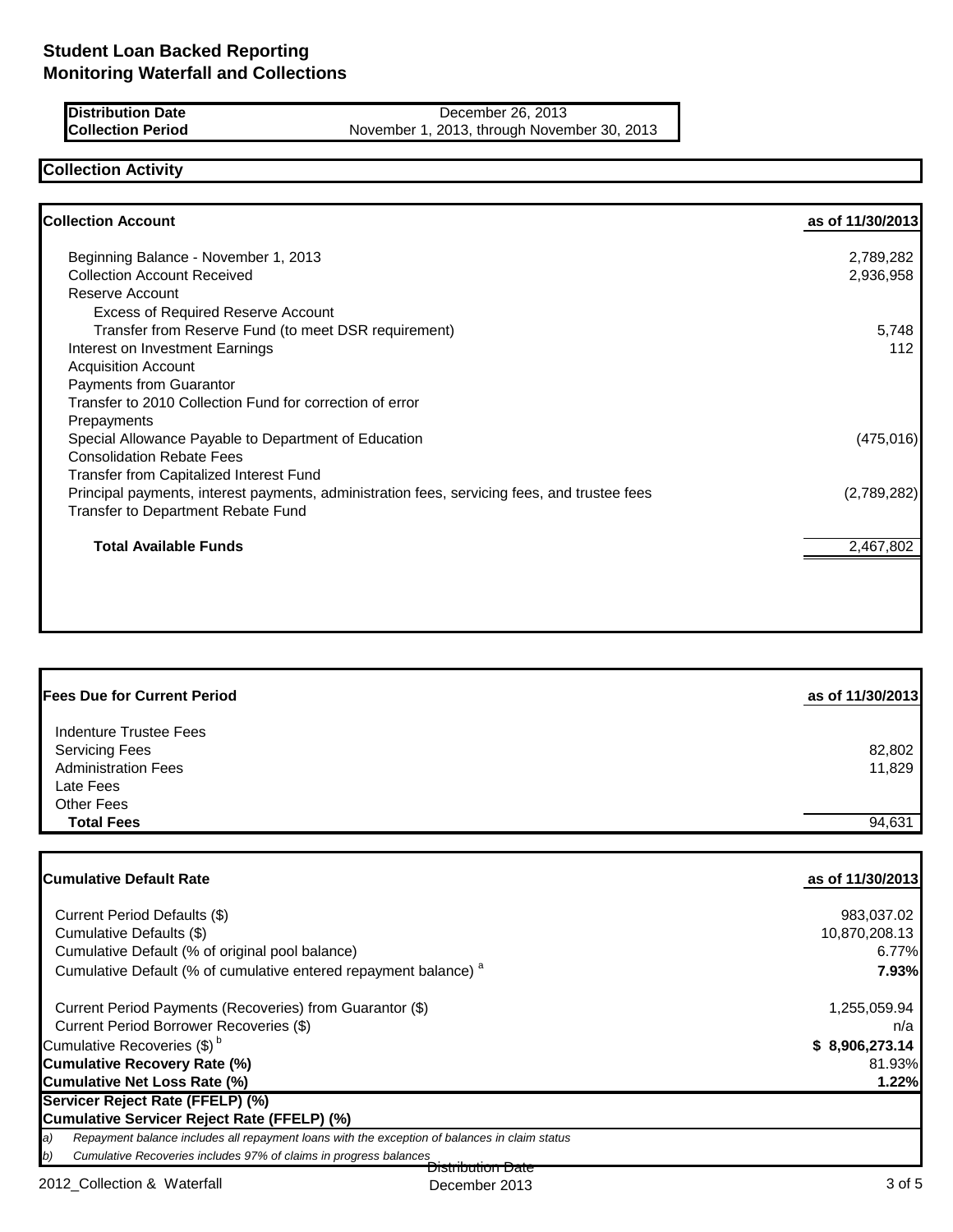# **Waterfall Activity**

| <b>Waterfall for Distribution</b>                                                         | <b>Amount Due</b> | <b>Amount Remaining</b> |
|-------------------------------------------------------------------------------------------|-------------------|-------------------------|
| <b>Total Available Funds</b>                                                              |                   | 2,467,802               |
| First: Payments required under any Joint Sharing Agreement                                |                   |                         |
| <b>Second: Trustee Fees</b>                                                               |                   |                         |
| Third: Servicing Fees and Backup Servicing Fees                                           | 82,802            | 2,385,000               |
| <b>Fourth: Administration Fees</b>                                                        | 11,829            | 2,373,171               |
| <b>Fifth: Noteholder Interest</b>                                                         | 79,912.85         | 2,293,258               |
| Sixth: Reinstate the balance of the Reserve Fund up to the Specified Reserve Fund Balance |                   |                         |
| Seventh: Noteholder Principal, until paid in full                                         | 2,293,258         | 0                       |
|                                                                                           |                   |                         |

| <b>Principal and Interest Distributions</b> | Class A-1    |
|---------------------------------------------|--------------|
| Quarterly Interest Due                      | 79,912.85    |
| Quarterly Interest Paid                     | 79,912.85    |
| <b>Interest Shortfall</b>                   | 0            |
| Interest Carryover Due                      | 0            |
| Interest Carryover Paid                     | 0            |
| <b>Interest Carryover</b>                   | $\Omega$     |
| Quarterly Principal Distribution Amount     | 2,293,258.15 |
| <b>Quarterly Principal Paid</b>             | 2,293,258.15 |
| Shortfall                                   |              |
| <b>Total Distribution Amount</b>            | 2,373,171.00 |
|                                             |              |